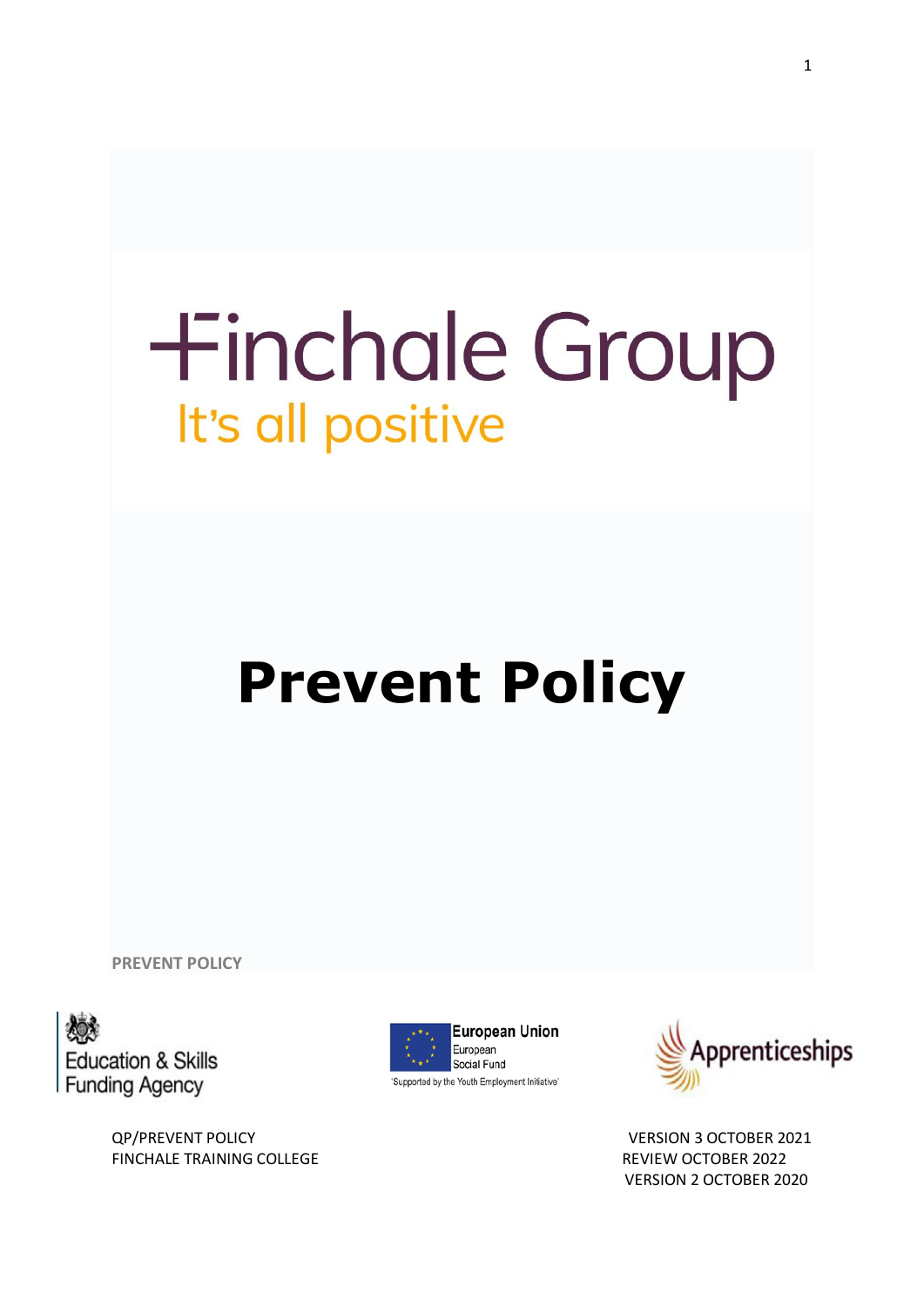# **Contents**

| What do I do if I am worried about the radicalisation of a learner? 6 |  |
|-----------------------------------------------------------------------|--|
|                                                                       |  |
|                                                                       |  |
|                                                                       |  |
|                                                                       |  |
|                                                                       |  |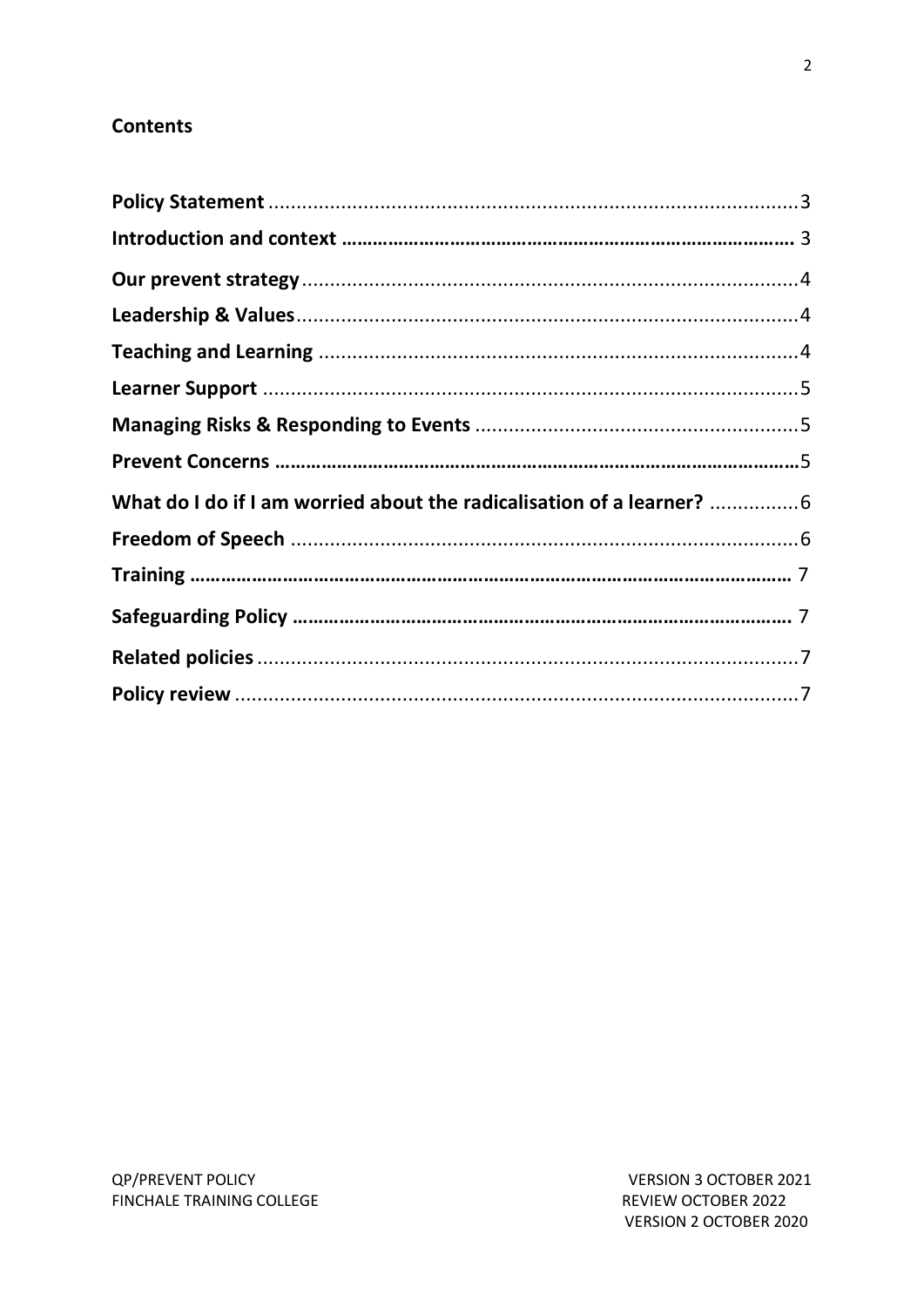#### <span id="page-2-0"></span>**Prevent Policy Statement**

Finchale Training College policy approach is to minimise the risks of radicalisation of its employees, volunteers, beneficiaries, and learners (including apprentices). Our policy informs our response to safeguarding concerns for those people who may be vulnerable to the messages of extremism, with respect to the safeguarding of its employees, volunteers, beneficiaries, and learners. under the Prevent Duty. As an education and training provider Finchale Training College has a statutory duty to prevent people being drawn into terrorism under the Counterterrorism and Security Act (2015).

#### **Introduction and context**

Prevent is part of a Government initiative to develop a robust counter terrorism programme – CONTEST. The UK faces a range of terrorist threats. All the terrorist groups who pose a threat to us seek to radicalise and recruit people to their cause. The Prevent strategy seeks to:

- Respond to the ideological challenge of terrorism and aspects of extremism, and the threat we face from those who promote these views.
- Provide practical help to prevent people from being drawn into terrorism and ensure they are given appropriate advice and support.
- Work with a wide range of sectors where there are risks of radicalisation which needs to be addressed, including education, criminal justice, faith, charities, the internet and health.

A system to determine the threat level has been created which represents the likelihood of an attack in the near future. The five levels are:

- Critical- an attack is expected imminently.
- Severe an attack is highly likely.
- Substantial an attack is a strong possibility.
- Moderate an attack is possible but not likely.
- Low an attack is unlikely.
- The current threat level from international terrorism in the UK can be found using the provided link <https://www.mi5.gov.uk/threat-levels>

Training Providers are major providers of education to the 16 – 25-year age group, particularly young people from ethnically diverse and socially and economically disadvantaged areas. The age and profile of our learners make it crucial to be involved in the Prevent strategy. Finchale Training College has a part to play in fostering shared values and promoting cohesion. Finchale Training College should focus on the risks of violent extremism, which represents the greatest threat at the national level while recognising that

QP/PREVENT POLICY VERSION 3 OCTOBER 2021 FINCHALE TRAINING COLLEGE **REVIEW OCTOBER 2022**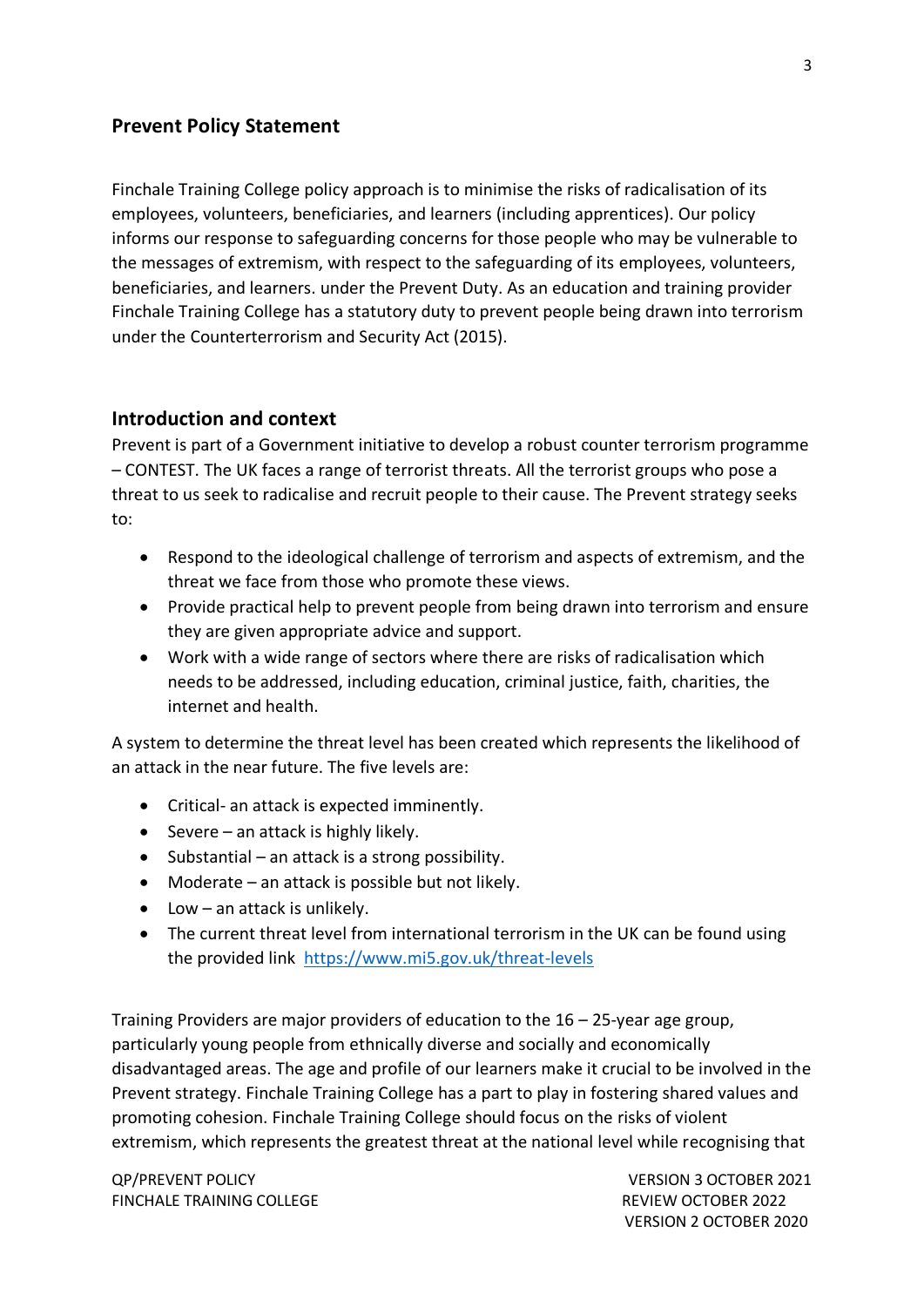other forms of violence and extremism can and do manifest themselves within Finchale Training College and other training settings.

# <span id="page-3-0"></span>**Our prevent strategy**

This strategy has five key objectives:

- 1. To promote and reinforce shared values; to create space for free and open debate, and to listen and support the learner's voice.
- 2. To break down segregation among different student communities including by supporting inter-faith and inter-cultural dialogue and understanding, and to engage all students in playing a full and active role in wider engagement in society.
- 3. To ensure student safety and that Finchale Training College is free from bullying, harassment and discrimination.
- 4. To provide support for students who may be at risk and appropriate sources of advice and guidance.
- 5. To ensure that students and staff are aware of their roles and responsibilities in preventing violent extremism.

In order to achieve these objectives, the strategy will concentrate on four areas;

## <span id="page-3-1"></span>**Leadership & Values**

To provide an ethos which upholds core values of shared responsibility and wellbeing for all students, staff and visitors and promotes respect, equality and diversity and understanding. This will be achieved through:

- Promoting core values of respect, equality and diversity, democratic society, learner voice and participation.
- Building staff and student understanding of the issues and confidence to deal with them.
- Deepening engagement with local communities.
- Actively working with local schools, local authorities, police and other agencies.

# <span id="page-3-2"></span>**Teaching and Learning**

To provide a curriculum which promotes knowledge, skills and understanding to build the resilience of learners, by undermining extremist ideology and supporting the learner's voice. This will be achieved through:

- Embedding equality, diversity and inclusion, wellbeing and community, Prevent and Radicalisation.
- Promoting wider skill development such as social and emotional aspects of learning.
- Encouraging active citizenship/participation and learner's voice.
- Promoting fundamental British Values.
- Culture of openness within our delivery and team and the opportunity for leaners to explore what this means to them.

QP/PREVENT POLICY VERSION 3 OCTOBER 2021 FINCHALE TRAINING COLLEGE **REVIEW OCTOBER 2022**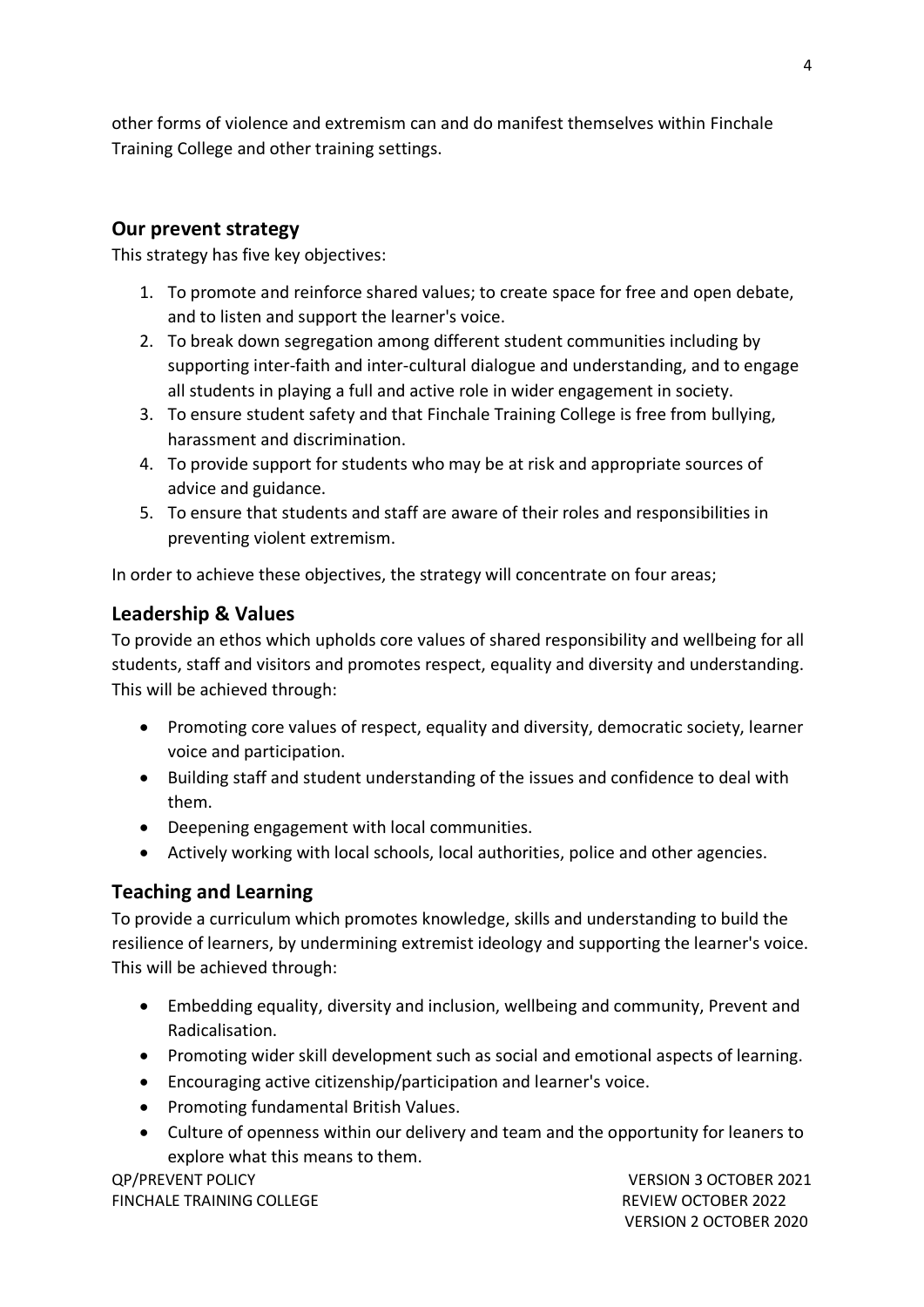## <span id="page-4-0"></span>**Learner Support**

To ensure that staff are confident to take preventative and responsive steps working with partner professionals, families and communities. This will be achieved through:

- Establishing strong and effective student support services.
- Listening to what is happening at Finchale Training College and the community.
- Implementing anti-bullying strategies and challenging discriminatory behaviour.
- Helping learners and staff know how to access support at Finchale Training College and or through community partners.
- Supporting at-risk learners through safeguarding and crime prevention processes.
- Focussing on narrowing the attainment gap for all students.
- Dedicated email for concerns is: [incidents@finchalegroup.co.uk](mailto:incidents@finchalegroup.co.uk)
- Embedded within lessons and discussed at leaner and staff monthly reviews.
- All employers are to undertake Prevent training to ensure further support for learners.
- Leaners follow E-Safety policy in regard to staying safe online.

#### <span id="page-4-1"></span>**Managing Risks & Responding to Events**

- To ensure that Finchale Training College monitors risks and is ready to deal appropriately with issues which arise. It will do this through:
- Understanding the nature of the threat from violent extremism and how this may impact directly or indirectly on Finchale Training College.
- Understanding and managing potential risks within Finchale Training College and from external influences.
- Responding appropriately to events in local, national or international news that may impact on students and communities.
- Ensuring measures are in place to minimise the potential for acts of violent extremist within Finchale Training College i.e.' Engaging Young People, Building Resilience 'Prevent' funded Project.
- Ensuring plans are in place to respond appropriately to a threat or incident within Finchale Training College.
- Developing effective ICT security and responsible user policies.

#### **Prevent concerns**

Some young people and adults at risk may be vulnerable to radicalisation for the purpose of violent extremism. Concerns regarding radicalisation should be referred using the same procedure as for Safeguarding. Possible indicators that an individual is involved with an extremist group or cause could include:

- Changes in style of dress.
- Changes in appearance.
- Losing interest with friendship groups.

QP/PREVENT POLICY VERSION 3 OCTOBER 2021 FINCHALE TRAINING COLLEGE **REVIEW OCTOBER 2022**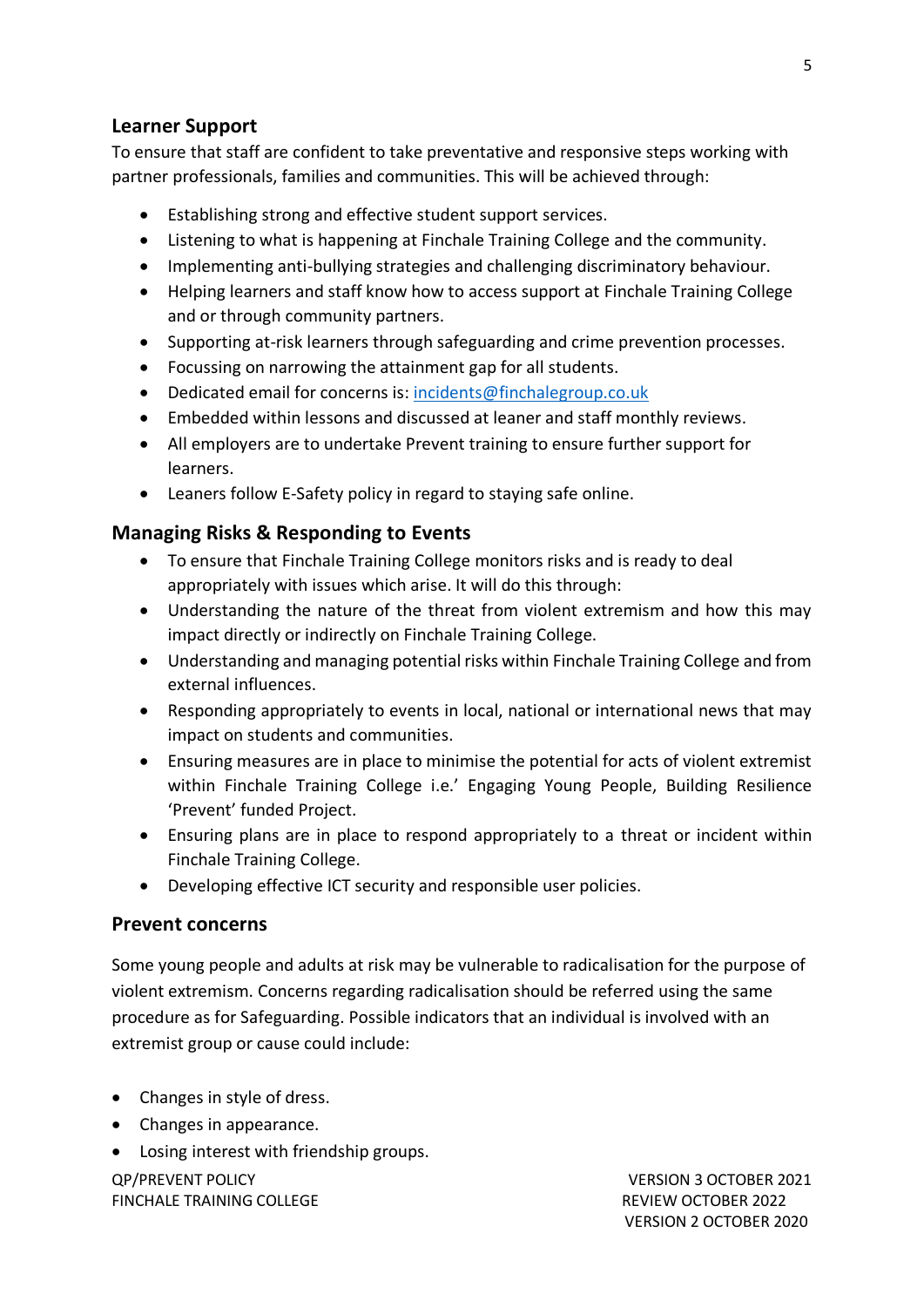- Losing interest in activities not associated with a particular ideology.
- Behaviour becoming focused on an extreme idea or cause.
- Possession of material or symbols associated with an extremist cause
- Attempting to disseminate radicalising materials or images

(NB: There is no such thing as a 'typical extremist' and those involved in extremism come from a range of backgrounds and experiences. The above list are possible indicators only and is not an exhaustive list. Each concern should be addressed on its own merit and dealt with appropriately, in line with our safeguarding procedures)

<span id="page-5-0"></span>Finchale Training College is committed to supporting adults, learners, apprentices or clients through its safeguarding agenda to prevent potential radicalisation. Please see our Safeguarding policy for further information regarding the channel process.

# **What do I do if I am worried about the radicalisation of a learner?**

In the first instance any concern must be reported through Finchale Training College safeguarding procedure using the Raise a Prevent Concern form. A decision will be made if the incident will be referred to the Channel Panel by the Designated Safeguarding and Prevent Lead. Each local area has a Channel Panel, which is an operational partnership established to respond to these types of concerns. Under the Prevent duty, Finchale Training College staff can make a referral to the Channel Panel. Referrals come from a wide range of partners including education, health, youth offending teams, police and social services. Referrals are first screened for suitability through a preliminary assessment by the Channel Coordinator and the local authority. If suitable, the case is then discussed at a Channel panel of relevant partners to decide if support is necessary. Confidential Anti-Terrorist Hotline 0800 789 321. In an emergency, always dial 999.

#### <span id="page-5-1"></span>**Freedom of Speech**

Finchale Training College recognises that Freedom of Speech is an important part of academic life, and it will strive to ensure that it promotes freedom of speech for its learners, staff, stakeholders and visitors.

Finchale Training College affirms its commitment to the fundamental rights of freedom of speech and expression; and academic freedom so far as that is reasonably practical within the realms of the law. Finchale Training College has a duty to maintain safety and good order on its premises and to ensure that the articulation of beliefs, points of view and opinion do not lead to the commission of an offence or otherwise constitute incitement to riot or incitement to discrimination of any of the protected characteristics as defined under the Equality Act 2010.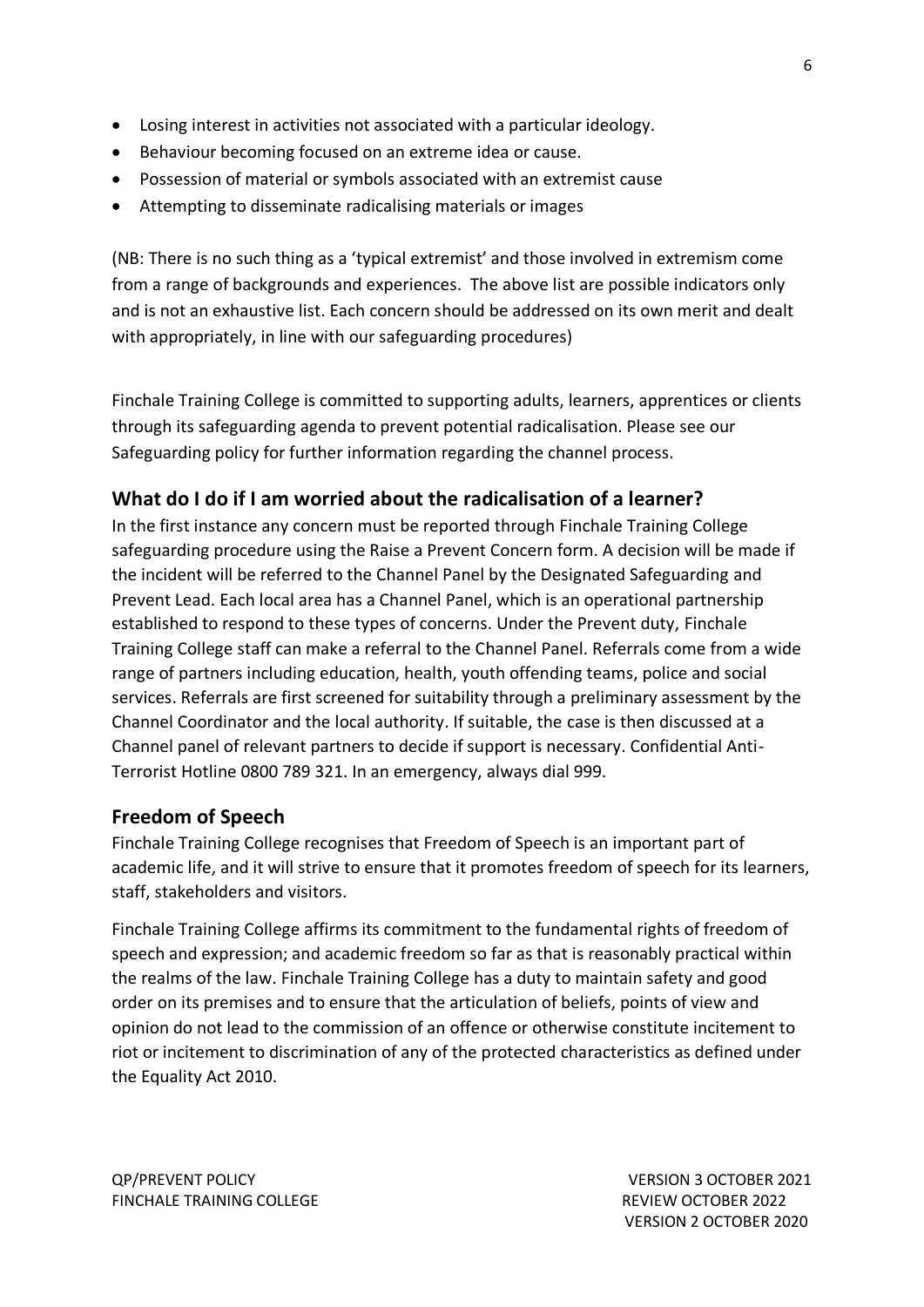# **Training**

All staff commencing employment with Finchale Training College are required to complete the safeguarding training during their induction as well as Prevent training. Training is undertaken through Foundation Online Learning. This will be completed annually for all staff.

All staff in the role of Designated Safeguarding Lead (DSL) in education settings, will attended the Home Office Prevent awareness training alongside other safeguarding training. Staff are also trained in the internal Finchale Training College safeguarding reporting procedure, and this is implemented both during staff induction and on an annual basis.

# <span id="page-6-0"></span>**Safeguarding policy**

The Finchale Training College's Safeguarding policy sets out guidance relating to policy implementation and promotion, how learners and staff are safeguarded, reporting and recording concerns, responding to concerns involving staff and/or third-party providers and staff training and support. Please refer to the Safeguarding policy for additional information.

# **Related policies**

- Fundamental British Values Policy
- Equality, Diversity and Inclusion Policy
- Bullying and Harassment Policy
- E-Safety Policy

# <span id="page-6-1"></span>**Policy review**

This policy will be reviewed on an annual basis. Finchale Training College reserves the right to amend this policy, following consultation, where appropriate.

**Signed:**

Neil Johnson, Chief Executive Officer.

Date: